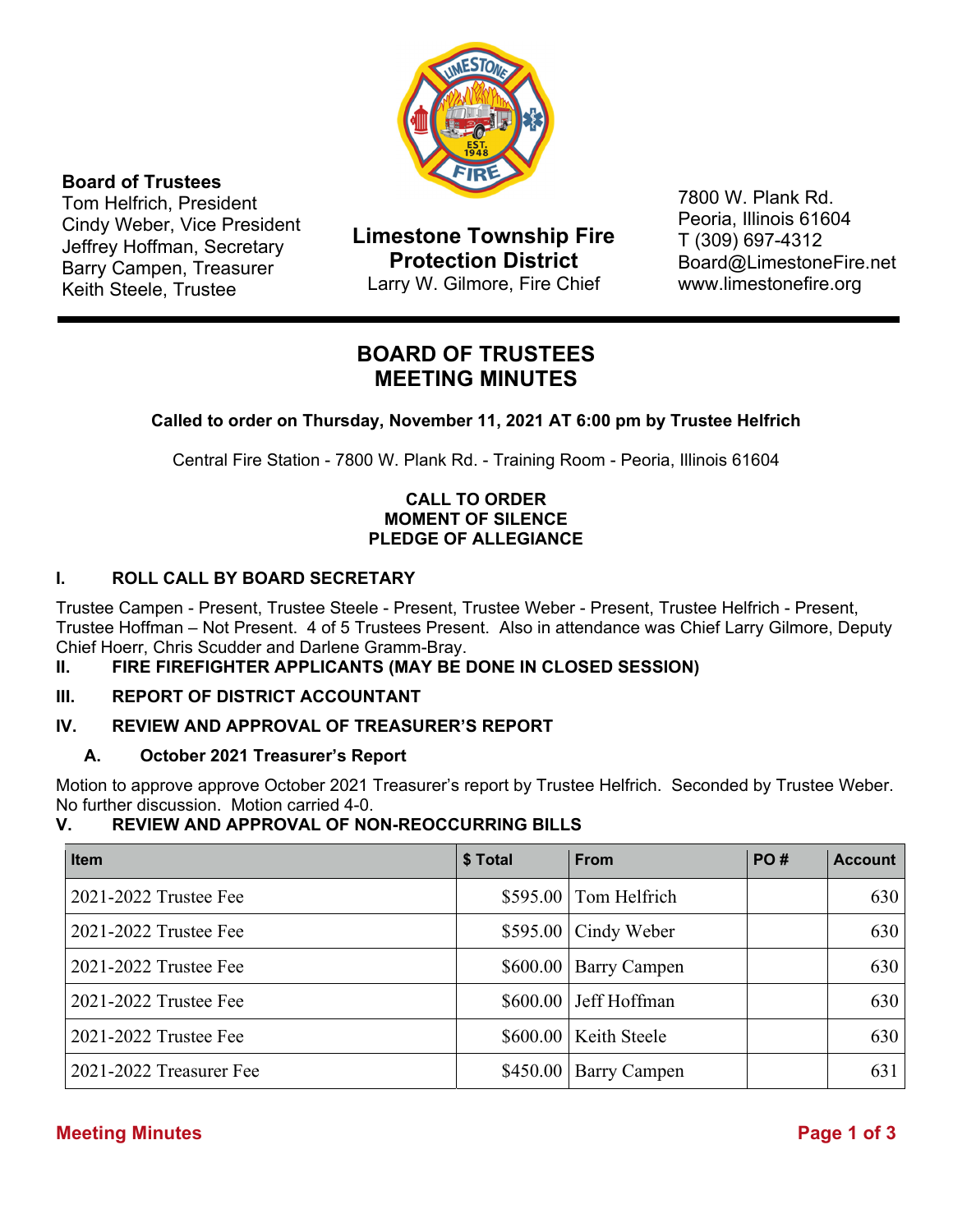| <b>Item</b>                                                                    | \$ Total   | <b>From</b>             | PO#       | <b>Account</b> |
|--------------------------------------------------------------------------------|------------|-------------------------|-----------|----------------|
| Move CO2 detector 4 house $&$ back – Replace<br>one at Central                 | \$337.25   | Christenberry           | 21-69     | 616            |
| Reimburse for exterior light bulbs for 2 House                                 | \$52.53    | Larry Bynum             | $21 - 70$ | 616            |
| 4 bank chargers $\&$ 2 batteries (dewalt) – Use \$740<br><b>IL Water Grant</b> | \$970.00   | Dinges                  | $21 - 71$ | 605            |
| Annual Maintenance on bay doors at all 4 stations                              |            | $$1,035.00$ Door Doctor | $21 - 72$ | 616            |
| Repairs to 326                                                                 | \$295.43   | MacQueen                | $21 - 73$ | 614            |
| Replace all tires on 344                                                       | \$3,616.02 | Gem City                | $21 - 74$ | 614            |
| Replace Pull Station at 5 House                                                | \$157.85   | Seico                   | $21 - 75$ | 616            |
| <b>TOTAL</b>                                                                   | \$9,904.08 |                         |           |                |

Motion to approve the \$9,904.08 in non-recurring expenses by Trustee Campen. Seconded by Trustee Helfrich. No further discussion. Motion carried 4-0.

# **VI. REPORT OF DISTRICT ATTORNEY (MAY BE DONE IN CLOSED SESSION)**

### **VII. REVIEW AND APPROVAL OF MEETING MINUTES**

#### **A. Regular meeting minutes of October 14, 2021**

Motion to approve regular meeting minutes of October 14, 2021 by Trustee Steele. Seconded by Trustee Campen. No further discussion. Motion carried 4-0.

#### **VIII. CITIZEN REMARKS AND CORRESPONDENCE**

Received a thank you from Alan Burgett from a call to his home thanking how excellent, friendly, helpful and

reassuring during the process. He wanted to thank the firefighters that went to his home.

#### **IX. REPORT OF COMMAND**

In the month of October, the Fire District responded to 155 emergency calls. 5 per day, 2.59 members per call, 120 BLS, 10 Fire, 16 MVA, 9 others. 31 Calls duty crew only.

Chief's report provided attached to minutes.

Chief Gilmore discuss with the board on the Alarm Service Cellular Dialer's that will need to be upgraded. It's going to be approximately \$700 per station. Asking for preliminary approval on these Dialers for each station.

Motion to approve the Preliminary approval for Alarm Service Cellular Dialers Approximately \$700 for each station for a total of \$2800 by Trustee Campen. Seconded by Trustee Steele. No further discussion. Motion carried 4-0.